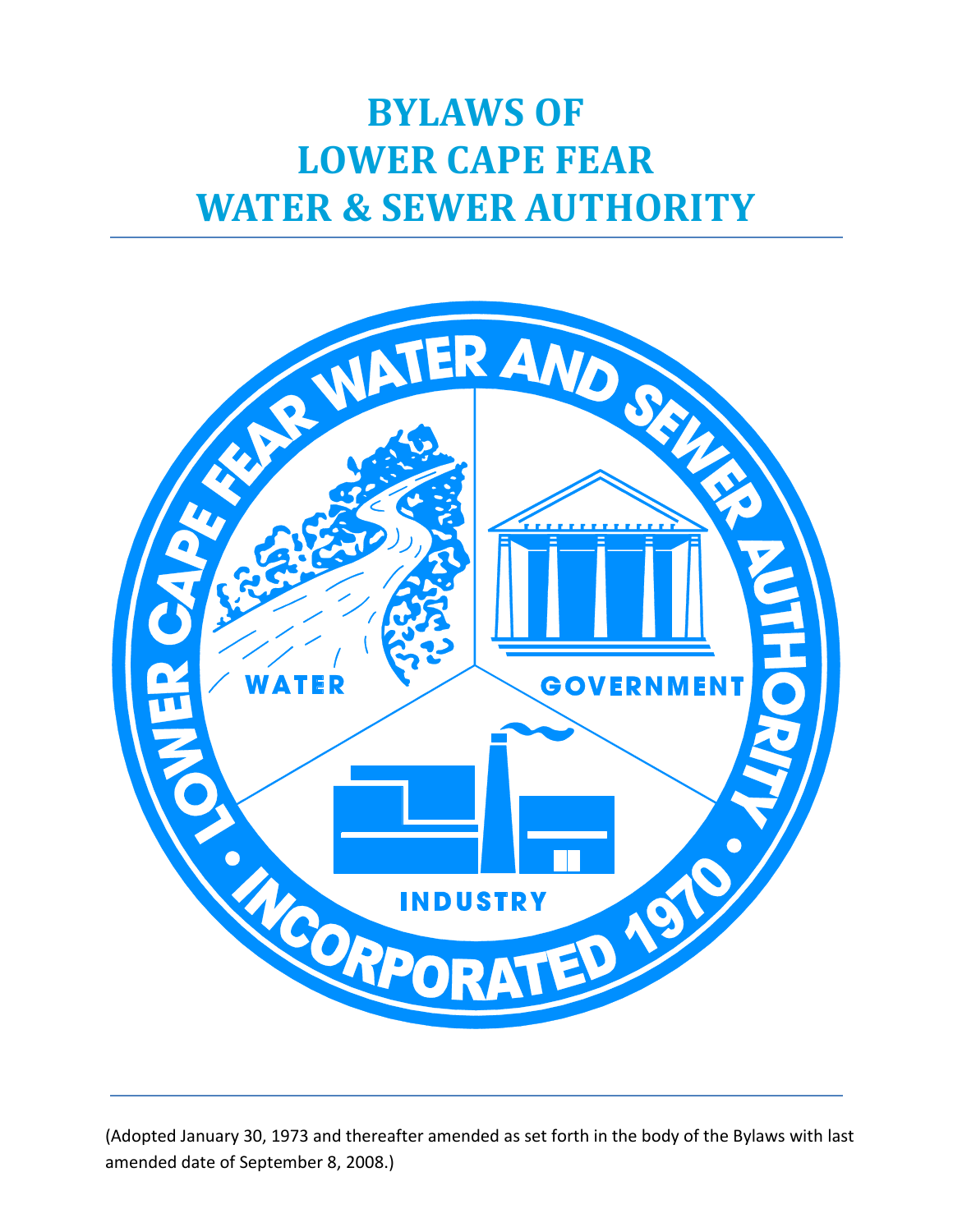## **TABLE OF CONTENTS**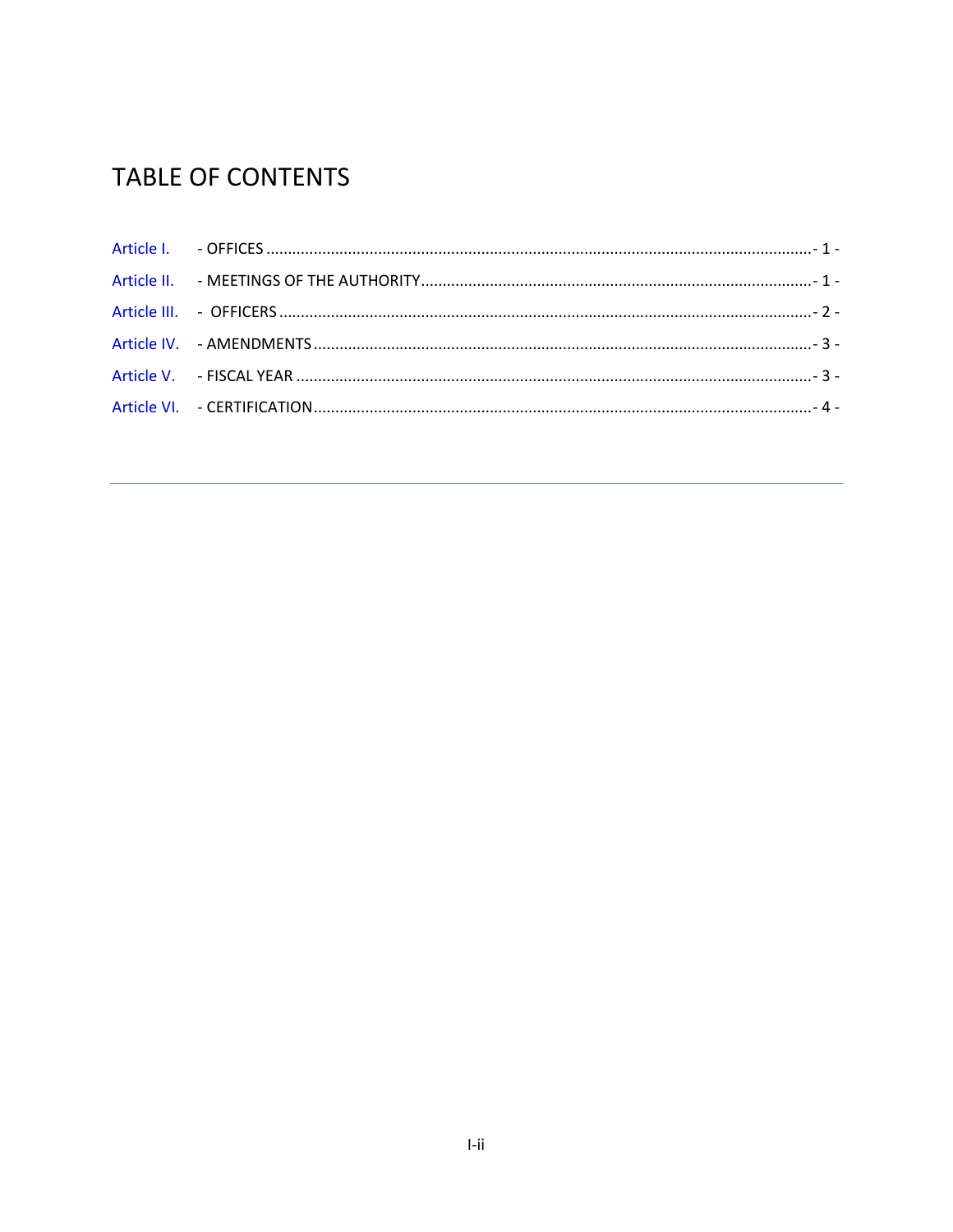# BYLAWS OF LOWER CAPE FEAR WATER & SEWER AUTHORITY

(Adopted January 30, 1973 and thereafter amended as set forth in the body of the Bylaws with last amended date of September 8, 2008)

#### <span id="page-2-0"></span>**Article I. - OFFICES**

- 1. The principal office of the Authority shall be at 1107 New Pointe Boulevard, Suite 17, Leland, North Carolina. (Article I. 1. Amended 9/10/07.)
- 2. Except as otherwise required by resolution of the Authority, or as the business of the Authority may require, all of the books and records of the Authority shall be kept at the office to be designated as hereinabove provided.

### **Article II. - MEETINGS OF THE AUTHORITY**

- <span id="page-2-1"></span>1. Regular monthly meetings of the Authority shall be held at 9:00 o'clock a.m. on the second Monday of each month and at more frequent intervals if dictated by resolution of the board members. The Authority may hold such additional meetings as are considered desirable. (Article II. 1. Amended 4/20/77, 6/12/95, 2/11/02 and 9/8/08.)
- 2. Meetings of the Authority may be called by the Chairman or in his absence from the State of North Carolina or incapacity, by the Vice-Chairman, for such time and at such place in the State of North Carolina as may be specified in the call, upon twenty-four hours written notice. Meetings of the Authority may be held at any time without notice; provided all members of the Authority are present or those not present have waived notice thereof. Such meetings may be held at such times and places as the notice thereof or waiver may specify. Any business of the Authority may be considered and acted upon at any such meeting.
- 3. At all meetings of the Authority the following order of business shall be observed, as far as consistent with the purpose of the meeting:
	- i. reading and approval of the minutes of the preceding meeting.
	- ii. reports of officers.
	- iii. reports of committees.
	- iv. unfinished business.
	- v. new business.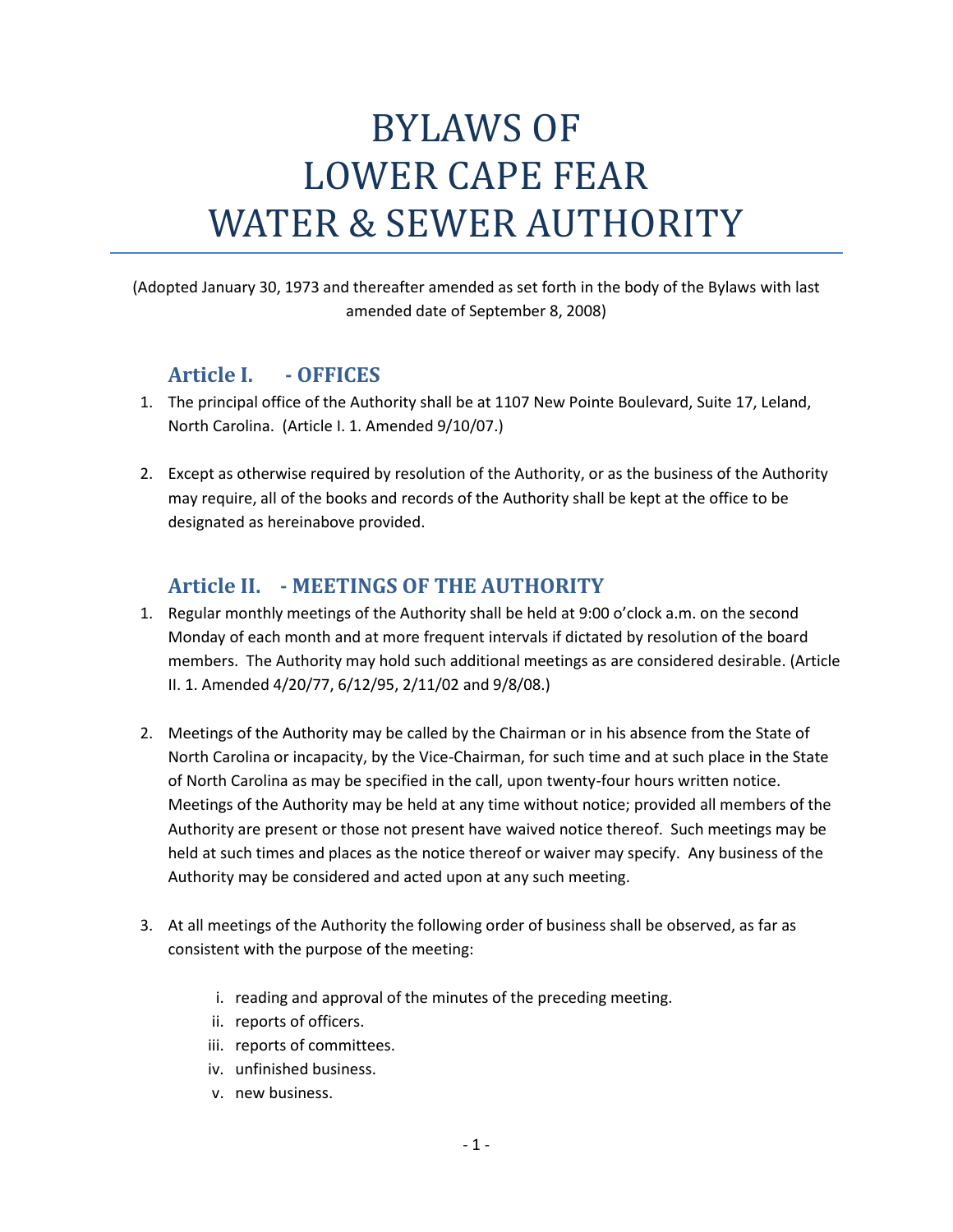4. The vote on the adoption of every resolution shall be by ayes and noes, and the names of the members voting for and against the resolution shall be entered upon the minutes of the meeting.

### **Article III. - OFFICERS**

- <span id="page-3-0"></span>1. A Chairman and a Vice-Chairman shall be selected by the Authority from among its members. A Secretary and a Treasurer shall also be selected but need not be members of the Authority. The offices of Secretary and Treasurer may be combined. The Chairman, Vice-Chairman, Treasurer and Secretary shall hold such offices until January 1 of the following year and until the election of their successors. The chairmanship shall rotate among the political subdivisions comprising the Authority, in order as follows:
	- 1. County of Brunswick
	- 2. County of Columbus
	- 3. City of Wilmington
	- 4. County of Pender
	- 5. County of New Hanover
	- 6. County of Bladen

If all of the Authority board members representing the political subdivision from which the Chairman is scheduled to be selected, elect not to serve as Chairman, then the Chairman shall be selected from the members representing the next political subdivision in the rotation. In the event the office of Chairman becomes vacant, the Vice-Chairman shall automatically become Chairman. A member may not serve as Chairman for successive terms. (Article III.1. amended 10/9/95 and 2/11/02.)

- 2. The Chairman shall be the Chief Executive Officer of the Authority and shall preside at all meetings of the Authority. Unless some other person is thereunto specifically authorized by vote of the Authority, the Chairman shall sign all contracts and other instruments to be executed on behalf of the Authority. He shall perform all the duties commonly incident to his office, and shall perform such other duties and have such other powers as the Authority may from time to time designate.
- 3. The Vice-Chairman shall perform the duties and have the powers of the Chairman during the absence or incapacity of the Chairman. He shall perform all the duties commonly incident to his office, and shall perform such other duties and have other powers as the Authority may from time to time designate.
- 4. Subject to the provisions of any trust agreement or resolution securing revenue bonds of the Authority, the Treasurer shall have the care and custody of the funds of the Authority and shall have and exercise, under the supervision of the Authority, all the powers and duties commonly incident to the office of Treasurer.
- 5. The Secretary shall attend all meeting of the Authority and act as Secretary or clerk thereof; he shall record all votes and keep accurate records of all proceedings at such meetings in a minute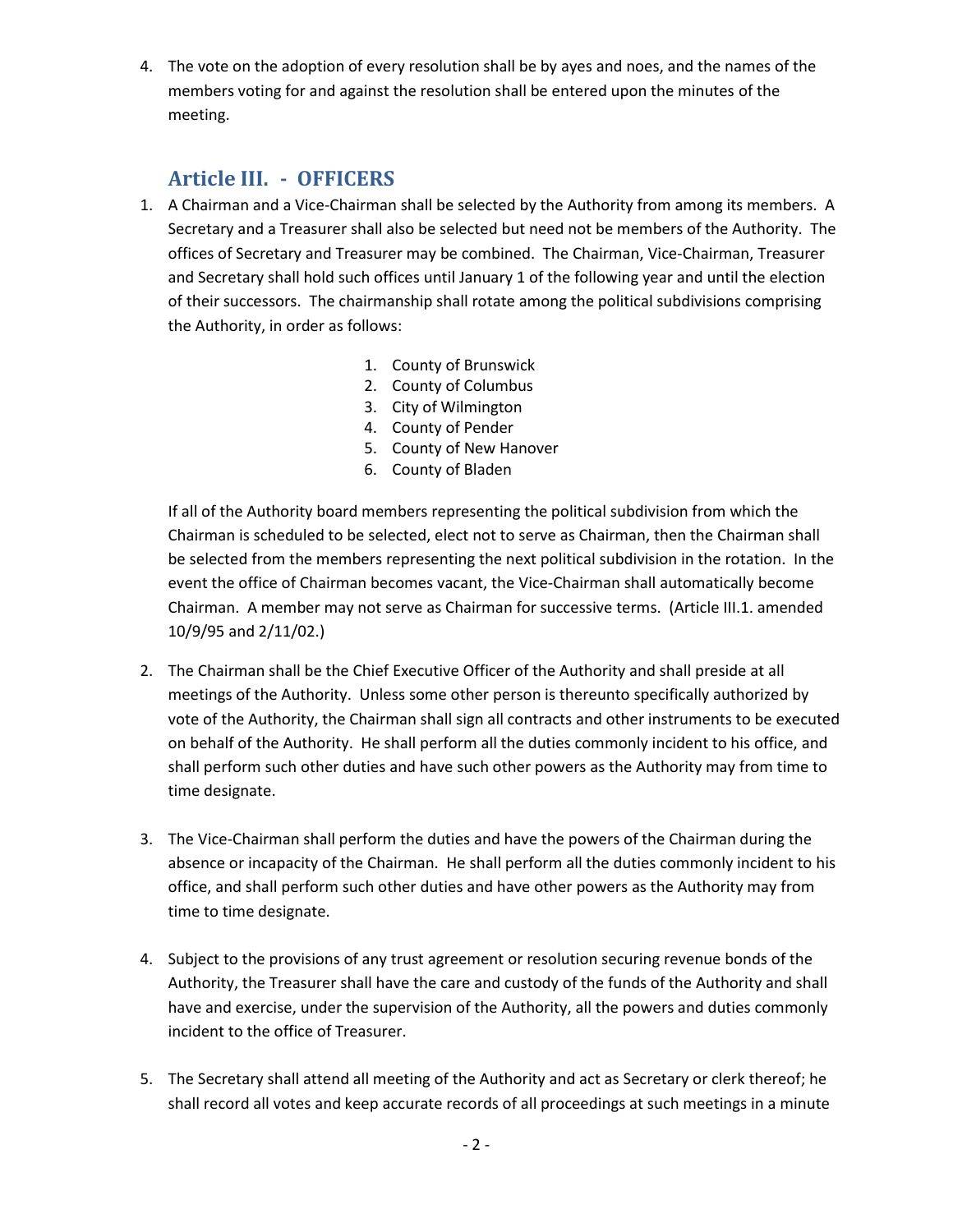book to be kept for that purpose, which shall be open at all reasonable times to the inspection of any member. The Secretary shall cause notice to be given of all meetings of the Authority as required by law or by these Bylaws; he shall keep in safe custody the official seal of the Authority and shall have authority to affix such seal to all papers authorized to be executed by the Authority requiring such seal to be affixed. He shall have authority to cause copies to be made of all minutes and other records and documents of the Authority and to give certificates under the official seal of the Authority to the effect that such copies are true copies, and all persons dealing with the Authority may rely upon such certificates.

He shall perform all the duties commonly incident to the office of Secretary or clerk and shall perform such other duties and have such other powers as the Authority from time to time may designate. In the absence of the Secretary from any meeting of the Authority, a temporary secretary may be chosen who shall record the proceedings thereof.

- 6. In addition to the officers above mentioned, the Authority may provide for such deputies, assistants and other officers as it may deem necessary from time to time, who shall perform such duties and have such powers as the Authority may designate.
- 7. Any officer or agent elected or appointed by the Authority members may be removed by the Authority members with or without cause; however, such removal shall be without prejudice to the contract rights, if any, of the person so removed.

#### <span id="page-4-0"></span>**Article IV. - AMENDMENTS**

Except as otherwise provided by law, these Bylaws may be amended, added to, altered or repealed in whole or in part by the Authority at any meeting of the Authority, provided that notice of the proposed amendment, addition, alteration or repeal is given in the notice of such meeting, or that all members of the Authority are present at such meeting.

#### <span id="page-4-1"></span>**Article V. - FISCAL YEAR**

The fiscal year of the Authority shall run from the first day of July through the 30<sup>th</sup> day of June next succeeding.